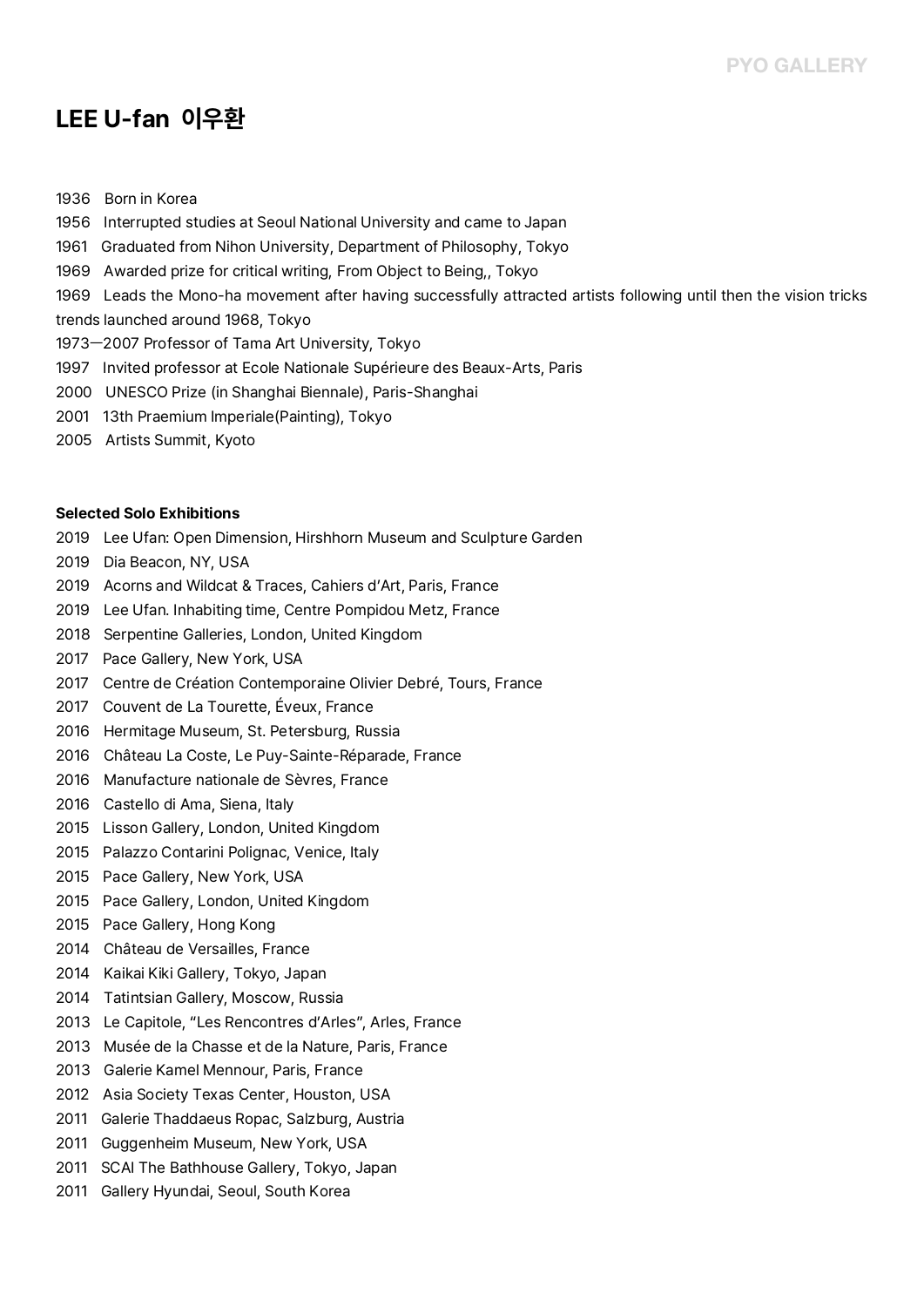- 2010 Blum & Poe, Los Angeles, USA
- 2010 Galería Elvira González, Madrid, Spain
- 2009 Kukje Gallery, Seoul, South Korea
- 2009 Galerie Thaddaeus Ropac, Paris, France
- 2008 Royal Museums of Fine Arts of Belgium, Brussels, Belgium
- 2008 Dahlem Museum, Berlin, Germany
- 2008 Pace Wildenstein, New York, USA
- 2008 Tokyo Gallery, Tokyo, Japan
- 2008 Lisson Gallery, London, United Kingdom
- 2007 Galerie nächst St. Stephan, Vienna, Austria
- 2007 Resonance, 52nd Venice Biennale, Palazzo Palumbo Fossati, Venice, Italy
- 2007 SCAI The Bathhouse Gallery, Tokyo, Japan
- 2006 Galerie Micheline Szwajcer, Antwerp, Belgium
- 2006 IBU Gallery, Paris, France
- 2006 Galerie m, Bochum, Germany
- 2006 Konggan Gallery, Busan, South Korea
- 2006 Shirota Gallery, Tokyo, Japan
- 2006 Gallery Muramatsu, Tokyo
- 2005 Yokohama Museum of Art, Yokohama, Japan
- 2005 Musée d'Art Moderne, Saint-Étienne, France
- 2004 Espace d'Art Contemporain Fernet-Branca, Saint-Louis, France
- 2004 Lisson Gallery, London, United Kingdom
- 2003 Samsung Museum of Contemporary Art, Seoul, South Korea
- 2003 Gallery Hyundai, Seoul, South Korea
- 2002 SCAI The Bathhouse Gallery, Tokyo, Japan
- 2001 Kunstmuseum, Bonn, Germany
- 2001 Sigong Gallery, Daegu, South Korea
- 2001 Konggan Gallery, Busan, South Korea
- 2001 Shirota Gallery, Tokyo, Japan
- 2000 Galerie m, Bochum, Germany
- 2000 Konggan Gallery, Busan, South Korea
- 1999 Galerie Liliane & Michel Durand-Dessert, Paris, France
- 1999 Kamakura Gallery, Tokyo, Japan
- 1999 Tokyo Gallery, Tokyo, Japan
- 1998 Städtisches Museum im Städel, Frankfurt, Germany
- 1998 Mitaka City Gallery of Art, Tokyo, Japan
- 1998 Niigata City Art Museum, Niigata, Japan
- 1998 Sigong Gallery, Daegu, South Korea
- 1998 Shirota Gallery, Tokyo, Japan
- 1997 Gallery Bhak, Seoul, South Korea
- 1997 Space Shimoda, Tokyo, Japan
- 1997 Galerie Nationale du Jeu de Paume, Paris, France
- 1997 Lorenzelli Arte, Milan, Italy
- 1997 Gallery Hyundai, Seoul, South Korea
- 1996 Lisson Gallery, London, United Kingdom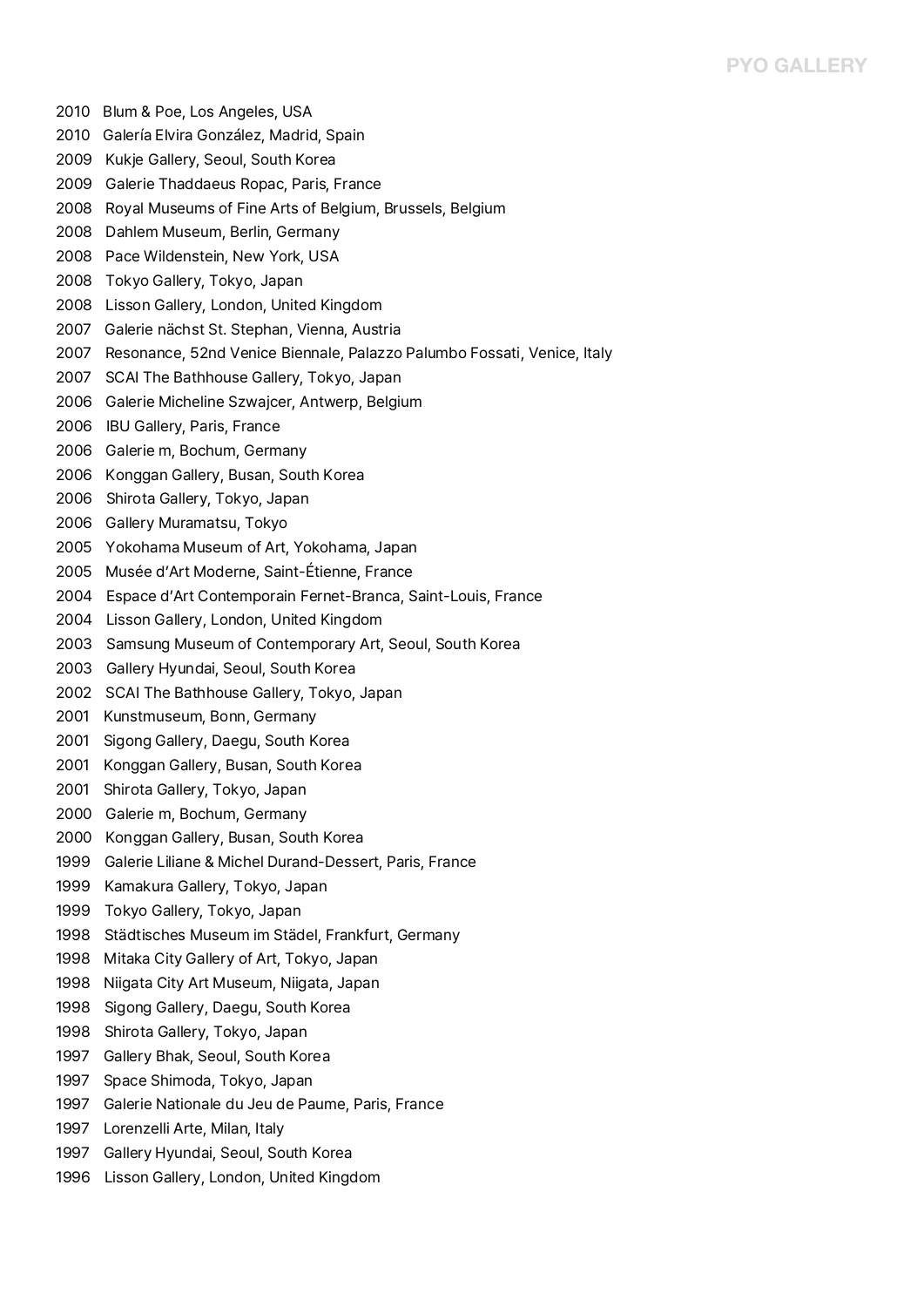- 1996 Galerie J. Moussion, Paris, France
- 1996 Konggan Gallery, Busan, South Korea
- 1996 Tokyo Gallery, Tokyo, Japan
- 1995 Städtisches Museum, Leverkusen, Germany
- 1995 Galerie de Paris, Paris, France
- 1995 Galerie m, Bochum, Germany
- 1995 Tokyo Gallery, Tokyo, Japan
- 1994 Fondazione Mudima, Milan, Italy
- 1994 The National Museum of Contemporary Art, Seoul, South Korea
- 1994 Inkong Gallery, Seoul, South Korea
- 1993 The Museum of Modern Art, Kamakura, Japan
- 1993 Tokyo Gallery, Tokyo, Japan
- 1993 Shirota Gallery, Tokyo, Japan
- 1992 Konggan Gallery, Busan, South Korea
- 1992 Galerie de Paris, Paris, France
- 1991 Lorenzelli Arte, Milan, Italy
- 1991 Hara Museum ARC, Gunma, Japan
- 1991 Inkong Gallery, Seoul, South Korea
- 1991 Tokyo Gallery, Tokyo, Japan
- 1991 Gallery Ueda, Tokyo, Japan
- 1990 Inkong Gallery, Seoul, South Korea
- 1990 Kamakura Gallery, Tokyo, Japan
- 1990 Gallery Hyundai, Seoul, South Korea
- 1989 Galerie de Paris, Paris, France
- 1989 Galerie m, Bochum, Germany
- 1989 Gallery Ueda, Tokyo, Japan
- 1989 Tokyo Gallery, Tokyo, Japan
- 1989 Shirota Gallery, Tokyo, Japan
- 1988 The Museum of Fine Arts, Gifu, Japan
- 1988 Galerie Anselm Dreher, Berlin, Germany
- 1988 Padiglione d'Arte Contemporanea, Milan, Italy
- 1987 Gallery Hyundai, Seoul, South Korea
- 1986 Galerie de Paris, Paris, France
- 1986 Gallery Ueda, Tokyo, Japan
- 1986 Tokyo Gallery, Tokyo, Japan
- 1986 Shirota Gallery, Tokyo, Japan
- 1985 Kamakura Gallery, Tokyo, Japan
- 1984 Galerie de Paris, Paris, France
- 1984 Gallery Hyundai, Seoul, South Korea
- 1984 Shirota Gallery, Tokyo, Japan
- 1983 Gallery Ueda, Tokyo, Japan
- 1983 Tokyo Gallery, Tokyo, Japan
- 1982 Studio Marconi, Milan, Italy
- 1981 Shirota Gallery, Tokyo, Japan
- 1980 Gallery Ueda, Tokyo, Japan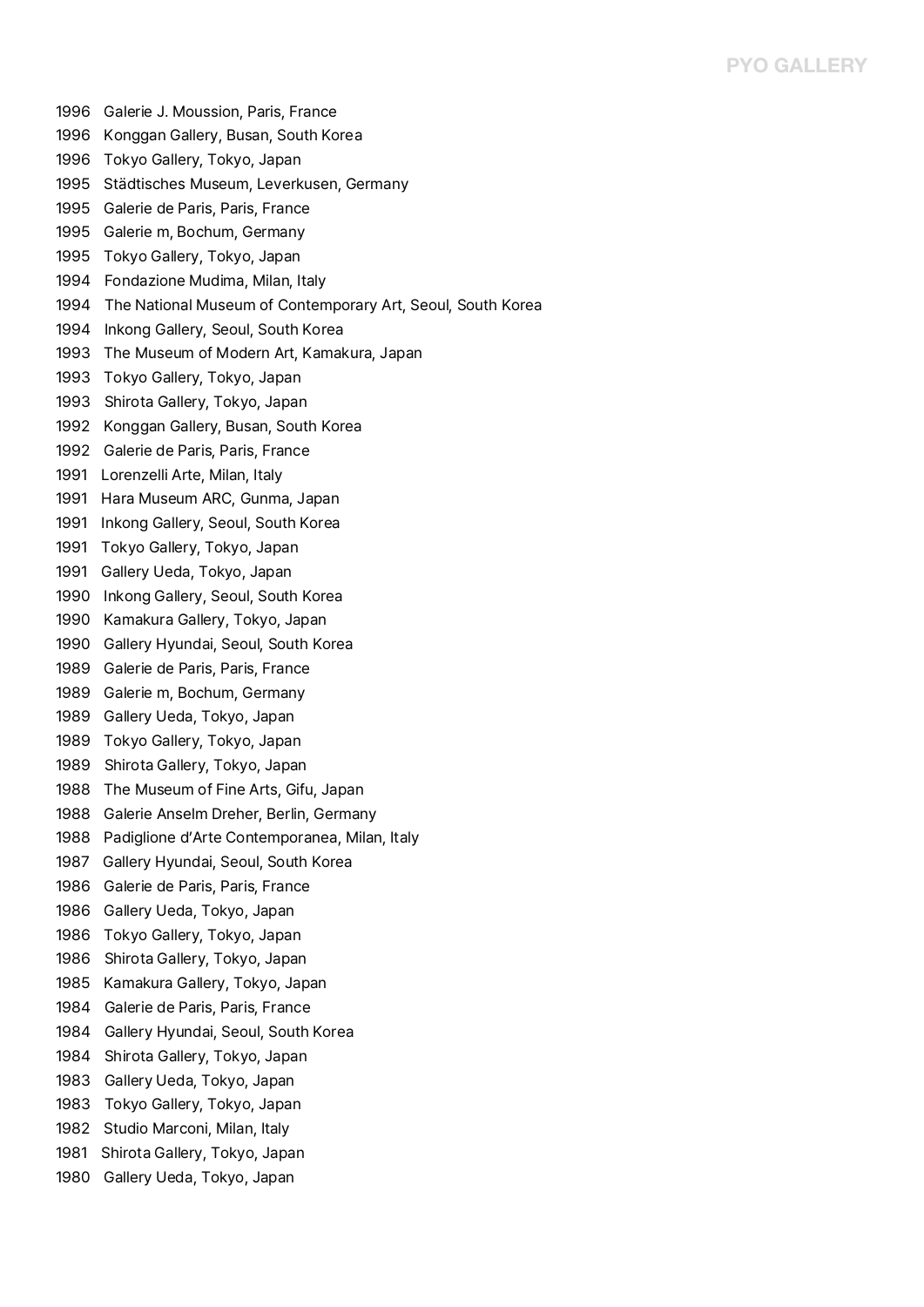- 1980 Tokyo Gallery, Tokyo, Japan
- 1980 Galerie Éric Fabre, Paris, France
- 1979 Gallery Takagi, Nagoya, Japan
- 1979 Gallery Muramatsu, Tokyo, Japan
- 1979 Jin Gallery, Seoul, South Korea
- 1979 Skulpturenmuseum Glaskasten, Marl, Germany
- 1978 Gallery Hyundai, Seoul, South Korea
- 1978 Galerie m, Bochum, Germany
- 1978 Kunsthalle, Düsseldorf, Germany
- 1978 Louisiana Museum of Modern Art, Humlebæk, Denmark
- 1978 The Antwerp Gallery, Antwerp, Belgium
- 1978 Shirota Gallery, Tokyo, Japan
- 1977 Tokyo Gallery, Tokyo, Japan
- 1977 Galerie Éric Fabre, Paris, France
- 1976 Spectrum Gallery, Antwerp
- 1976 Galerie m, Bochum, Germany
- 1975 Galerie Éric Fabre, Paris, France
- 1974 Tamura Gallery, Tokyo, Japan
- 1973 Tokyo Gallery, Tokyo, Japan
- 1972 Myong-Dong Gallery, Seoul, South Korea
- 1971 Pinar Gallery, Tokyo, Japan
- 1970 Tamura Gallery, Tokyo, Japan
- 1967 Sato Gallery, Tokyo, Japan

#### **Selected Group Exhibitions**

- 2020 STARS: Six Contemporary Artists from Japan to the World, Mori Art Museum, Tokyo, Japan
- 2019 The Challenging Souls: Yves Klein, Lee Ufan, Ding Yi, Power Station of Art, Shanghai, China
- 2017 Everything at Once, Lisson Gallery, London
- 2017 Japanorama. Nouveau regard sur la création contemporaine, Centre Pompisou-Metz, France
- 2016 When Process Becomes Form: Dansaekhwa and Korean Abstraction, Boghossian Foundation, Brussels, Belgium
- 2016 Dansaekhwa & Minimalism, Blum & Poe, Los Angeles
- 2016 Dansaekhwa & Minimalism, Blum & Poe, New York
- 2015 56th Venice Biennale, Dansaekhwa, Palazzo Contarini Polignac, Venice, Italy
- 2015 Enrico Castellani and Lee Ufan: Surgaces et Correspondences, Lorenzelli Arte, Milan, Italy
- 2015 Korean Abstract Painting: 45th Anniversary of Gallery Hyundai, Gallery Hyundai, Seoul, South Korea
- 2014 From All Sides: Tansaekhwa on Abstraction, Blum & Poe, Los Angeles, USA
- 2014 The Art of Dansaekhwa, Kukje Gallery, Seoul, Korea
- 2014 Formes Simples, Centre Pompidou-Metz, France
- 2014 Genius Loci (Spirit of Place), Palazzo Franchetti, Venice, Italy
- 2014 Korean Beauty: Two Kinds of Nature, Seoul Museum of the National Museum of Modern and Contemporary Art, Seoul, Korea
- 2014 Other Primary Structures: Others 2, Jewish Museum, New York, USA
- 2013 Mingei: Are You Here?, Pace London, London
- 2013 Parallel Views: Italian and Japanese Art from the 1950s, 60s, and 70s, Rachofsky, The Warehouse, Dallas, USA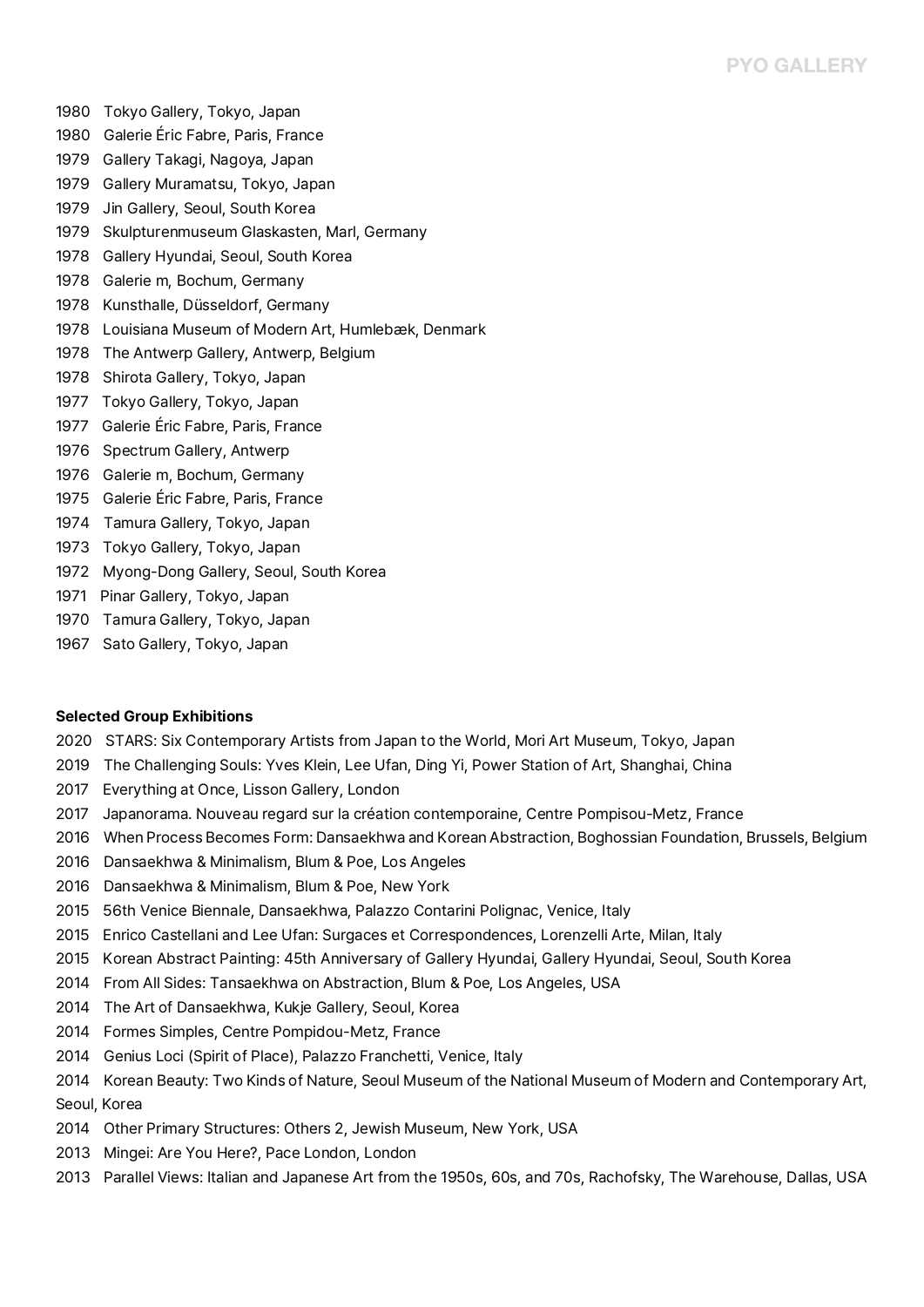- 2013 Paradise, Pace Gallery, New York, USA
- 2013 Takahashi Collection: Mindfulness!, Kirishima Open-Air Museum, Kagoshima, Japan
- 2013 Prima Materia, Punta della Dogana, Venice, Italy
- 2012–13 Tokyo 1955–1970: A New Avant-Garde, Museum of Modern Art, New York, USA
- 2012 Requiem for the Sun: The Art of Mono-ha, Blum & Poe, Los Angeles, USA
- 2012 Requiem for the Sun: The Art of Mono-ha, Gladstone Gallery, New York, USA
- 2012 Summer Group Show 2012, The Pace Gallery, New York, USA
- 2012 Art as Magic: Visionary Artists and Their Inner Supernatural World, Aichi Prefectural Museum of Art, Nagoya, Japan
- 2011 54th Venice Biennale, The World Belongs to You, Palazzo Grassi, and Personal Structures, Palazzo
- 2011 Bembo, Venice, Italy
- 2011 Beijing Voice: Leaving Realism Behind, The Pace Gallery, Beijing, China
- 2011 Burning, Bright: A Short History of the Light Bulb, The Pace Gallery, New York, USA
- 2011 Tricks & Humor, Yokosuka Museum of Art, Kanagawa, Japan
- 2011 Pure Clay: Young Sook Park and Lee Ufan, RH Gallery, New York, USA
- 2011 Silence and Time, Dallas Museum of Art, Dallas, USA
- 2011 In Praise of Doubt, Punta della Dogana, Francois Pinault Foundation, Venice, Italy
- 2010 50 Years at Pace, The Pace Gallery, New York, USA
- 2010 Painting: Process and Expansion: From the 1950s to the Present Day, Museum Moderner Kunst Stiftung Ludwig<br>Wien, Vienna, Austria
- 2010 Personal Structures: Time-Space-Existence, Künstlerhaus Palais Thurn & Taxis, Bregenz, Austria
- 2009–10 Essential Experience, riso Galleria Regionale della Sicilia, Palermo, Italy
- 2009 In-finitum, Palazzo Fortuny, Venice, Italy
- 2009 Qui a peur des artistes ? Collection François Pinault, Palais des Arts, Dinard, France
- 2008 Sensitive Systems, Hakgojae Gallery, Seoul, South Korea
- 2008 La Sottile Linea d'ombra, Fondazione Mudima, Milan, Italy
- 2008 Sotto voce, Yvon Lambert Gallery, New York, USA
- 2008 1st Poznań Biennale, Poznań, Poland
- 2007 Elastic Taboos, Kunsthalle, Vienna, Austria

2007 Living in the Material World: "Things" in Art of the 20th Century and Beyond, The National Art Center, Tokyo, Japan

- 2007 L'Art de Monet et sa postérité, The National Art Center, Tokyo, Japan
- 2006 La Force de l'art, Grand Palais, Paris, France
- 2006 6th Gwangju Biennale, Gwangju, South Korea
- 2006 Shelter, Nationalgalerie, Berlin, Germany
- 2005 Reconsidering Mono-ha, The National Museum of Art, Osaka, Japan
- 2004 Rimpa école de Rimpa, The National Museum of Modern Art, Tokyo, Japan
- 2004 L'Art au futur antérieur, 1975-2004, Musée de Grenoble, Grenoble, France
- 2003 Happiness, Mori Art Museum, Tokyo, Japan
- 2002 The 4th Asia-Pacific Triennial of Contemporary Art, Queensland Art Gallery, Brisbane, Australia
- 2002 Les Années 70: l'art en cause, capc Musée d'Art Contemporain, Bordeaux, France
- 2001 Century City, Tate Modern, London, United Kingdom
- 2001 Mono-ha School of Things, Kettle's Yard, Cambridge and Newlyn Art Gallery, Newlyn, United Kingdom
- 2001 Le Tribù dell'arte, Galleria Comunale d'Arte Moderna e Contemporanea, Rome, Italy
- 2001 Ikiro Be Alive, Kröller-Müller Museum, Otterlo, Netherlands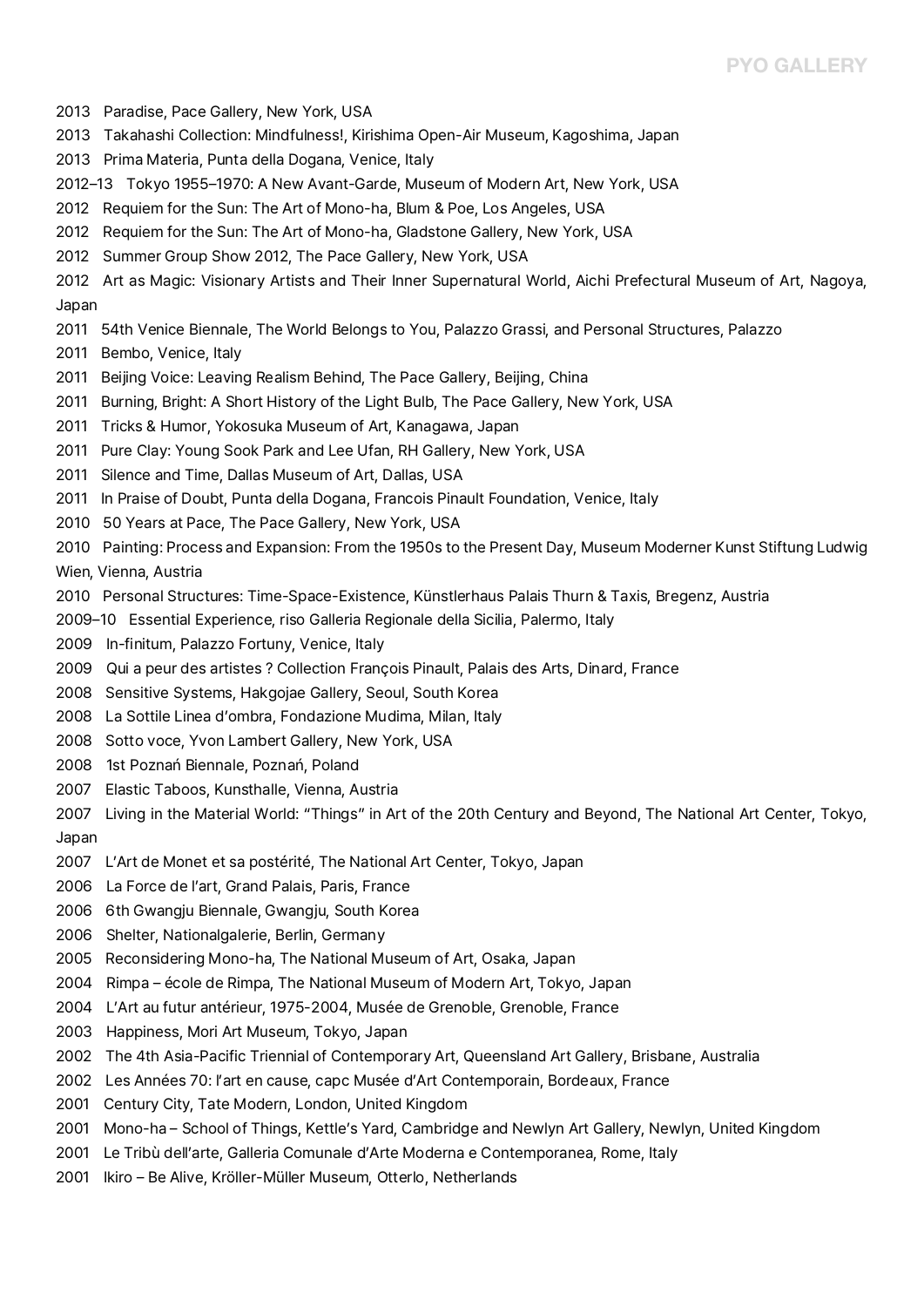- 2000 Sarajevo 2000, Museum Moderner Kunst Stiftung Ludwig, Vienna, Austria
- 2000 3rd Gwangu Biennale, Gwangju, South Korea
- 2000 3rd Shanghai Biennale, UNESCO prize, Shanghai, China
- 2000 Mr Paint (Bernard Frize, Katharina Grosse, Lee Ufan), Galerie Monika-Reitz, Frankfurt, Germany
- 1999 Kunstwelten im Dialog, Museum Ludwig, Cologne, Germany
- 1998 Contemporary Art of Korea Time, Hoam Art Gallery, Seoul, South Korea
- 1998 Korean Monochromism, Busan Metropolitan Art Museum, Busan, South Korea
- 1997 Made in France, Musée National d'Art Moderne, Centre Georges Pompidou, Paris, France
- 1996 Japan 70: Matière et Perception. Le Mono-ha et la recherche des fondements de l'art, Musée d'Art Moderne, Saint-Étienne, France
- 1996 Project 8, Total Contemporary Art Museum, Seoul, South Korea
- 1996 Small Truths, John Hansard Gallery, Southampton, United Kingdom
- 1995 ASI ANA-Monoha, Palazzo Vendramin, Venice, Italy
- 1995 Joongang Biennial, Hoam Art Gallery, Seoul, South Korea
- 1995 70, Mono-ha, The Museum of Fine Arts, Gifu, Japan
- 1994 Japanese Art After 1945: Scream Against the Sky, Guggenheim Museum SoHo, New York, USA
- 1994 Postwar Art in Japan, Yokohama Museum of Art, Yokohama, Japan
- 1993 Spiritual in Art, Fukuyama Museum of Art, Fukuyama, Japan
- 1992 Working with Nature: Contemporary Art from Korea, Tate Gallery, Liverpool, United Kingdom
- 1992 Seven Artists of Japan, Nagoya City Art Museum, Nagoya, Japan
- 1992 Avanguardie giapponesi degli anni 70, Galleria d'Arte Moderna, Bologne, Italy
- 1991–92 Aspects of Contemporary Japanese Art, The Santa Monica Museum of Art, California, Portland Art Museum,<br>Oregon Art Institute, Museo Rufino Tamayo, Mexico, Contemporary Art Center, New Orleans, USA
- 
- 1990 Blau, Heidelberger Kunstverein, Heidelberg, Germany
- 1990 Minimal Art, The National Museum of Art, Osaka, Japan
- 1989 Croisement des Signes, Institut du Monde Arabe, Paris, France
- 1989 Biennale Middelheim-Japan, Middelheim Open-Air Museum, Antwerp, Belgium
- 1989 Japan 1989, Museum van Hedendaagse Kunst, Ghent, Belgium
- 1989 Effets de Miroir, Bibliothèque Louis-Aragon, Choisy, France
- 1988 Monoha, Museo Laboratorio di Arte Contemporanea, Rome, Italy
- 1988 Symposium of Olympic Sculpture, Seoul, South Korea
- 1987 Mono-ha and Postmono-ha, The Seibu Museum of Art, Tokyo, Japan
- 1987 Painting 1977–1987, The National Museum of Art, Osaka, Japan
- 1986-87 Le Japan des avant-gardes, Musée National d'Art Moderne, Centre Georges Pompidou, Paris, France
- 1986 Seoul-Paris, Centre National des Arts Plastiques, Paris, France
- 1986 Mono-ha, Kamakura Gallery, Tokyo, Japan
- 1986 Contemporary Japanese Calligraphy and Painting, Galerie Nationale, Prague, Czechoslovakia
- 1985 40 Years of Japanese Contemporary Art, Tokyo Metropolitan Art Museum, Tokyo, Japan
- 1985 Ecole de Seoul, Seoul, South Korea
- 1984 Wiesbadener Skulpturentage, Wiesbaden, Germany
- 1984 Trends of Contemporary Japanese Art, Tokyo Metropolitan Art Museum, Tokyo, Japan
- 1983 Ars 83, Helsinki, Finland
- 1983 Tokyo Gallery in London, Juda Rowan Gallery, London, United Kingdom
- 1982 Meister der Zeichnung, Kunsthalle, Nuremberg, Germany
- 1982 Material Gets Art, Nationalgalerie, Berlin, Germany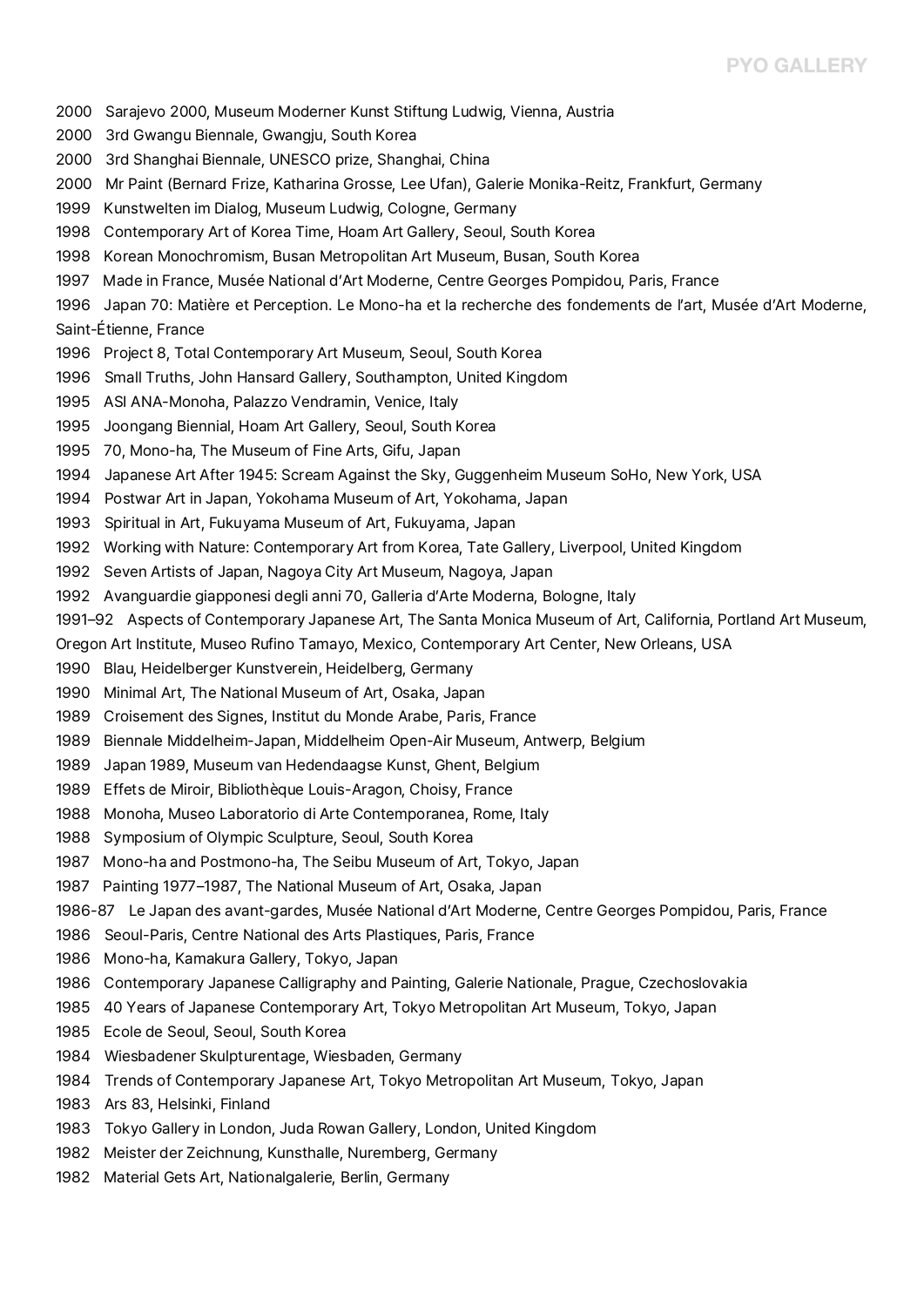- 1982 Japanese Contemporary Art Exhibition, Camden Arts Centre, London, United Kingdom
- 1980 Skulptur im 20. Jahrhundert, Wenkenpark, Basel, Switzerland
- 1980 Contemporary Art in Japan, Moderna Museet, Stockholm, Sweden
- 1979 11th International Biennial Exhibition of Prints in Tokyo, prize, National Museum of Modern Art, Kyoto, Japan
- 1979 1st Henry Moore Grand Prize Exhibition, prize, Hakone Open-Air Museum, Kanagawa, Japan
- 1978 Z. B. Skulptur, Städtisches Museum im Städel, Frankfurt, Germany
- 1978 Focus 78, Centre Culturel du Marais, Paris, France
- 1977 13th Contemporary Art Exhibition of Japan, prize, National Museum of Modern Art, Tokyo
- 1977 Documenta 6, Kassel, Germany
- 1977 Drawing 5 Artists, Minami Gallery, Tokyo, Japan
- 1977 100 Prints, Acquisitions 1973–1976, The Museum of Modern Art, New York, USA
- 1976 Festival international de la peinture, Cagnessur-Mer, France
- 1976 École de Seoul, Seoul, South Korea
- 1976 2nd Biennale of Sydney, Sydney, Australia
- 1975 3rd Triennale-India, National Academy of Art, New Delhi, India
- 1975 Contemporary Art of Japan, The Museum of Ietevorg, Stockholm, Sweden
- 1975 Contemporary Art of Japan, Henie-Onstad Kunstsenter, Høvikodden, Norway
- 1974 Japan traditionell Gegenwart, Städtisches Kunsthalle, Düsseldorf, Germany
- 1974 Japanese Art in Louisiana, Louisiana Museum of Modern Art, Humlebæk, Denmark
- 1973 11th Contemporary Art Exhibition, A Retrospective: 20 Years of Contemporary Japanese Art, Tokyo and Kyoto,<br>Japan
- 1973 12th Bienal de São Paulo, São Paulo, Brazil
- 1972 2nd Seoul Print Biennial, Seoul, South Korea
- 1972 Napoli International Exhibition, Naples, Italy
- 1972 8th International Biennial Exhibition of Prints in Tokyo, Tokyo, Japan
- 1971 7th Paris Biennale, Paris, France
- 1970 Aspects of New Japanese Art, The National Museum of Modern Art, Tokyo, Japan
- 1970 7th International Biennial Exhibition of Prints in Tokyo, Tokyo, Japan
- 1969 5th International Young Artists Exhibition, prize, Japan Cultural Forum, Tokyo, Japan
- 1969 9th Contemporary Art Exhibition of Japan,
- 1969 Tokyo Metropolitan Art Museum, Tokyo, Japan
- 1969 10th Bienal de São Paulo, Brazil
- 1969 Trends in Contemporary Art, The National Museum of Modern Art, Kyoto, Japan
- 1968 Contemporary Art of Korea, The National Museum of Modern Art, Tokyo, Japan

#### **Public Collections**

- Hermitage Museum, St. Petersburg, Russia
- Albright Knox Museum, Buffalo, NY
- Art Gallery of New South Wales, Sydney
- Asia Society Texas Center, Houston
- Busan Municipal Museum of Art, Korea
- Brooklyn Museum, New York
- Castello di Ama, Siena, Italy
- Centre Georges Pompidou, Musée National d'Art Moderne, Paris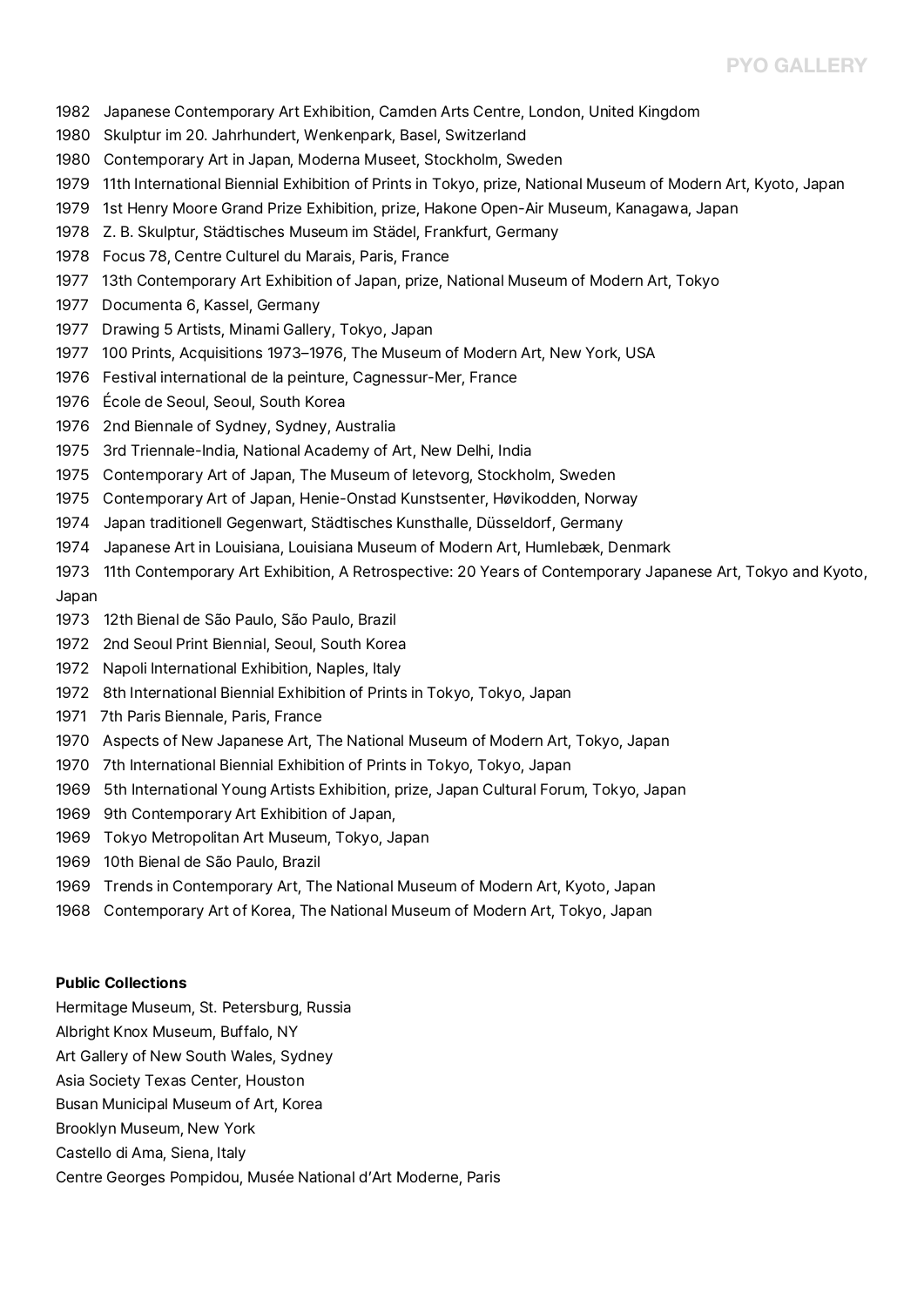Commanderie de Peyrassol, Flassans-sur-Issole, France Dallas Museum of Art, Dallas Donjon de Vez, France FNAC, Paris, France Fondazione Mudima, Milan Frederik Meijer Gardens & Sculpture Park, Grand Rapids Fukuoka Museum of Art, Japan Galerie Nationale de Prague, Czech Republic Hokkaido Museum of Modern Art, Sapporo, Japan Hakone Open-Air Museum, Kanagawa, Japan Hara Museum of Contemporary Art, Tokyo Hiroshima City Museum of Contemporary Art, Japan The Hirshhorn Museum and Sculpture Garden, Washington DC Solomon R. Guggenheim Museum, New York Iwaki City Art Museum, Fukushima, Japan Kröller-Müller Rijksmuseum, Otterloo, The Netherlands Kunsthalle Nürnberg, Germany Kunsthaus Zurich, Switzerland Kunstmuseum Bonn, Germany Kunstsammlungen der Ruhr-Universität Bochum, Germany Leeum Samsung Museum of Art, Seoul Lee Ufan Museum, Naoshima, Japan Le Musée de Sculpture en Plein Air, Paris M+ Museum, Hong Kong Miyagi Museum of Art, Sendai, Japan Museum of Fine Arts, Gifu, Japan Museum of Modern Art, Kamakura & Hayama, Japan The Museum of Modern Art, New York The National Museum of Art, Osaka, National Museum of Contemporary Art, Seoul National Museum of Modern Art, Kyoto National Museum of Modern Art, Seoul National Museum of Modern Art, Tokyo Nationalgalerie, Berlin Niigata Prefectural Museum of Art, Japan Ohara Museum of Art, Okayama, Japan Pinault Foundation, Venice Queensland Art Gallery, Brisbane, Australia Seoul Municipal Museum of Art, Korea Setagaya Art Museum, Tokyo Sezon Museum of Modern Art, Nagano, Japan São Paulo Art Library, Brazil Situation Kunst, Bochum, Germany Sonja Henle-Niels Onstad Museum, Oslo, Norway Space Lee Ufan, Busan, Korea